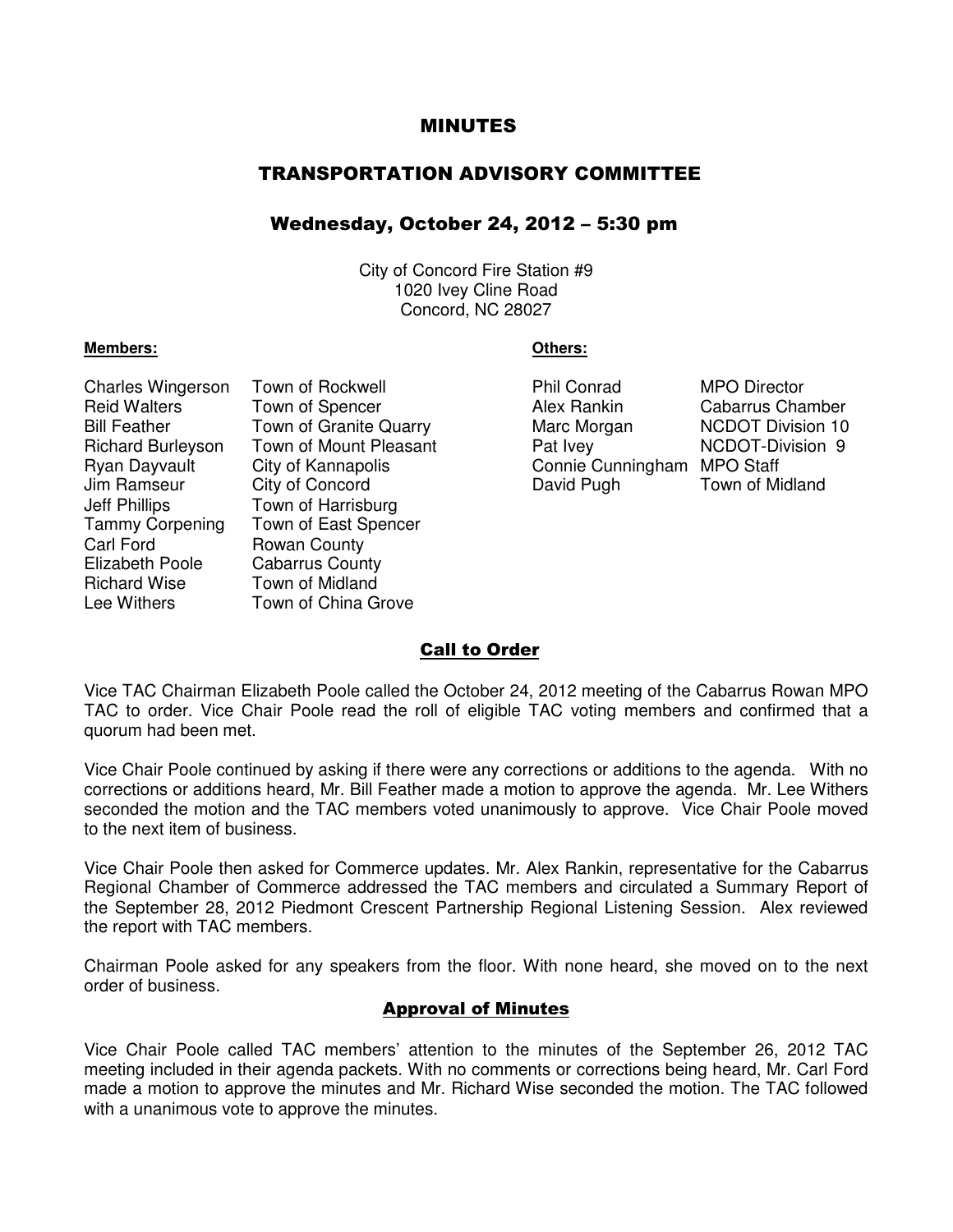# **CONSENT AGENDA**

All items on the consent agenda are considered to be routine and may be enacted by one motion. If a TAC member requests discussion on an item, the item will be removed from the consent agenda and considered separately. The following items are presented for TAC consideration on the Consent Agenda:

# **NO ITEMS FOR CONSIDERATION**

## **THIS CONCLUDES THE CONSENT AGENDA**

### Public Involvement Policy Revisions

CRMPO Director Phil Conrad reported to the TAC members, that NCDOT has recently finalized their STIP amendment and modification guidelines. These guidelines, Phil explained, provide for flexibility in amending and modifying the TIP as it relates to the size of the respective amendments. Federal Highway Administration staff made a recommendation that the MPO consider incorporating these guidelines into the MPO's Public Involvement Policy.

Phil continued by calling TAC members' attention to Attachment 3, a Revised CRMPO Public Involvement Policy in their packets. Phil explained that MPO Staff had incorporated the recommended language into the current CRMPO Public Involvement Policy and Phil reviewed the revisions for TAC members. After discussion, Mr. Reid Walters made a motion to release the revised CRMPO Public Involvement Policy for a forty-five (45) day public comment period. Mr. Bill Feather seconded the motion and TAC members voted unanimously to approve.

# Reports & Updates

- Local Reports MPO/TPB/NCDOT Division 9 & 10 Mr. Pat Ivey of NCDOT Division 9 reviewed a spreadsheet which contained updates to projects in Division 9 that was included in their agenda packets. Pat also reported to members that two public meetings would be held regarding the  $1-3802$  project. One to be held November  $27<sup>th</sup>$  in Cabarrus County and another on November  $29<sup>th</sup>$  in Rowan County. The location of the meetings will be announced closer to the meeting dates. Mr. Marc Morgan of Division 10 provided TAC members with information on Cabarrus County projects. Marc reported that the George Lyles project is still on schedule.
- TAC Member Survey Director Conrad reported to TAC members that in response to some discussion by members regarding meeting dates and locations, a survey was sent out to all TAC members asking for input. Phil explained that response to the survey had been very low and asked for feedback from TAC members as to what the group would like to see happen in regards to meeting content and location. Some members said they had not gotten the email, but upon checking found they had received it but had not completed it. By consensus, TAC members requested that Connie Cunningham resend the survey to all members to get more responses.
- State of NC Ethics Law MPO Director Conrad reported to members that the NC State Ethics Board will be hosting training seminars at A.L. Brown High School for the new NC Ethics Law requirement. As yet Phil reported, no dates have been set but as staff gets more information they will pass it on to TAC members. Staff will also include information